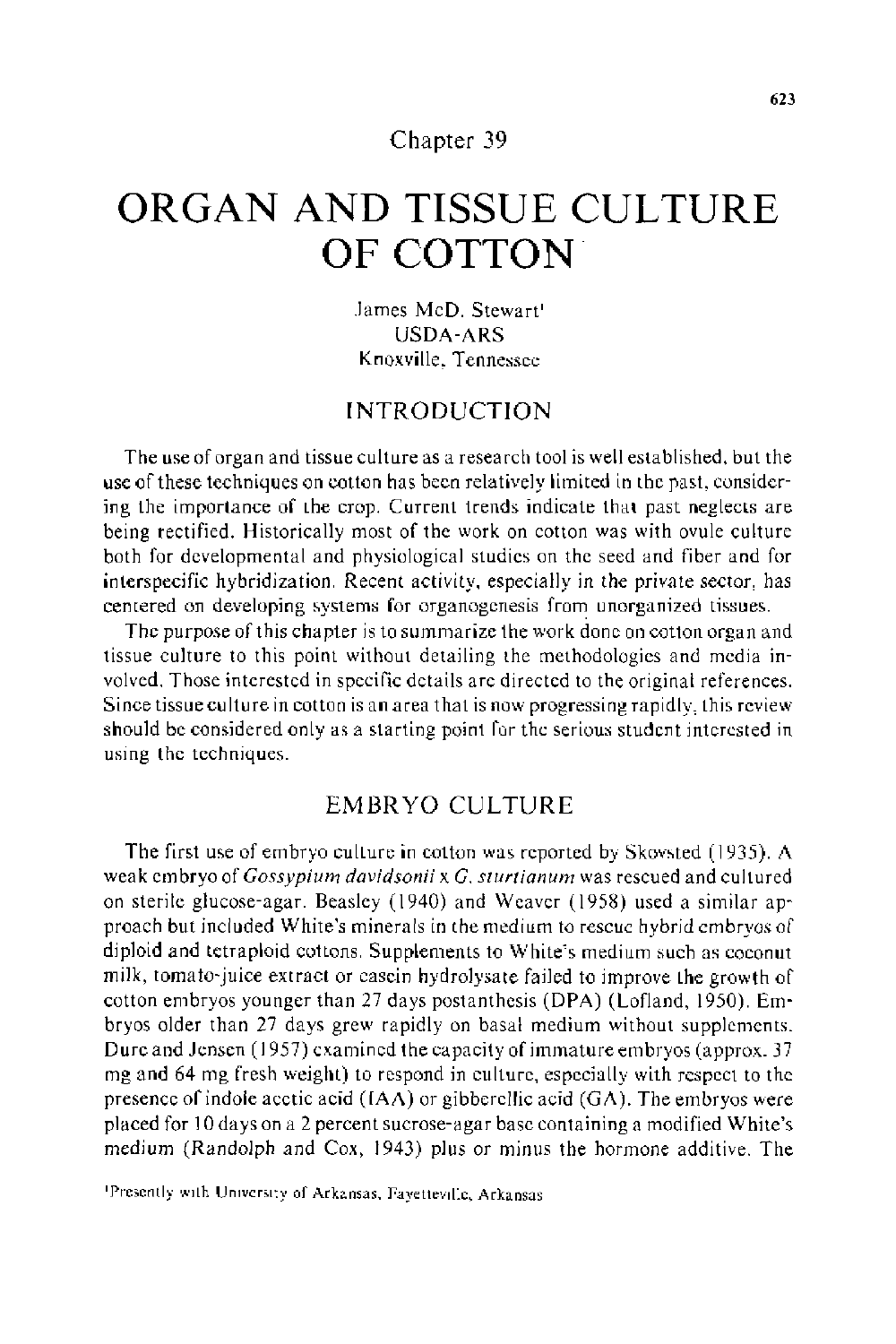younger embryos responded very little. In the larger embryos GA promoted cell expansion and inhibited reserve accumulation. Stewart and Hsu (1977b) subcultured embryos, which were obtained through *in ovufo* culture (see below), on a low salt medium that contained a higher level of  $NH<sub>4</sub> +$  and  $NO<sub>3</sub>$  than White's medium. Also, vitamin supplements improved results. Subsequently, they found that rescued embryos grew better when the medium was adjusted to pH 7.0 compared to pH 5.5 (Stewart, 1979).

The most successful culture of isolated, immature embryos was reported by Mauney (1961). Although results were highly variable, he found that a high salt medium, and particularly a high osmolarity (circa 10 atm.), was essential for embryo development. He and coworkers (Mauney *et a!.,* 1968) analyzed the liquid endosperm of cotton for organic acids and found a high level of what appeared to be malic acid. Subsequently, addition of ammonium or calcium malate (4 mg malate per ml) to the culture medium gave much better survival of heart stage embryos. Sodium malate was inhibitory, and salts of succinate and citrate were inferior to ammonium malate. The optimum osmotic balance also declined to about 8 atmospheres when malate was present.

No additional work on the culture of isolated zygotic embryos of cotton has been reported because *in ovulo* embryo culture (see discussion this chapter) has proven to be a simpler and more successful method for rescuing embryos. However, with the current efforts to obtain somatic embryogenesis from callus or suspension cells (see discussion this chapter), there is increased interest in techniques that will promote development of viable embryos and, subsequently, plants.

## OVULE CULTURE

Ovule culture has received the most attention and has been used for a wider range of objectives than any other aspect of *in vitro* culture of cotton. This organ is particularly attractive as an explant for physiological research because it bears both the fibers and the embryo. Accordingly, it has served, and continues to serve, as a model system to study nutrition, phytohormone regulation, differentiation, cellulose synthesis, fertilization and embryogenesis, and interspecific hybridization. These systems are aided by the fact that sterile culture of cotton ovules is relatively easy compared to many crop species because of their size (1-2 mm length), number per ovary (32-40) and ease of excision.

The first reported attempt to culture ovules was by Joshi (1960). Six DPA ovules were excised and cultured on a low salt medium containing casein hydrolysate, vitamins, IAA, and GA. Growth of the ovules was generally abnormal and fibers did not continue to grow. Nevertheless, this method was later used in exploratory work to obtain interspecific hybrids of Asiatic and Upland cottons (Joshi and Pundir, 1966; Pundir, 1972). The original culture method was later elaborated and various ovule growth responses documented (Joshi and Johri,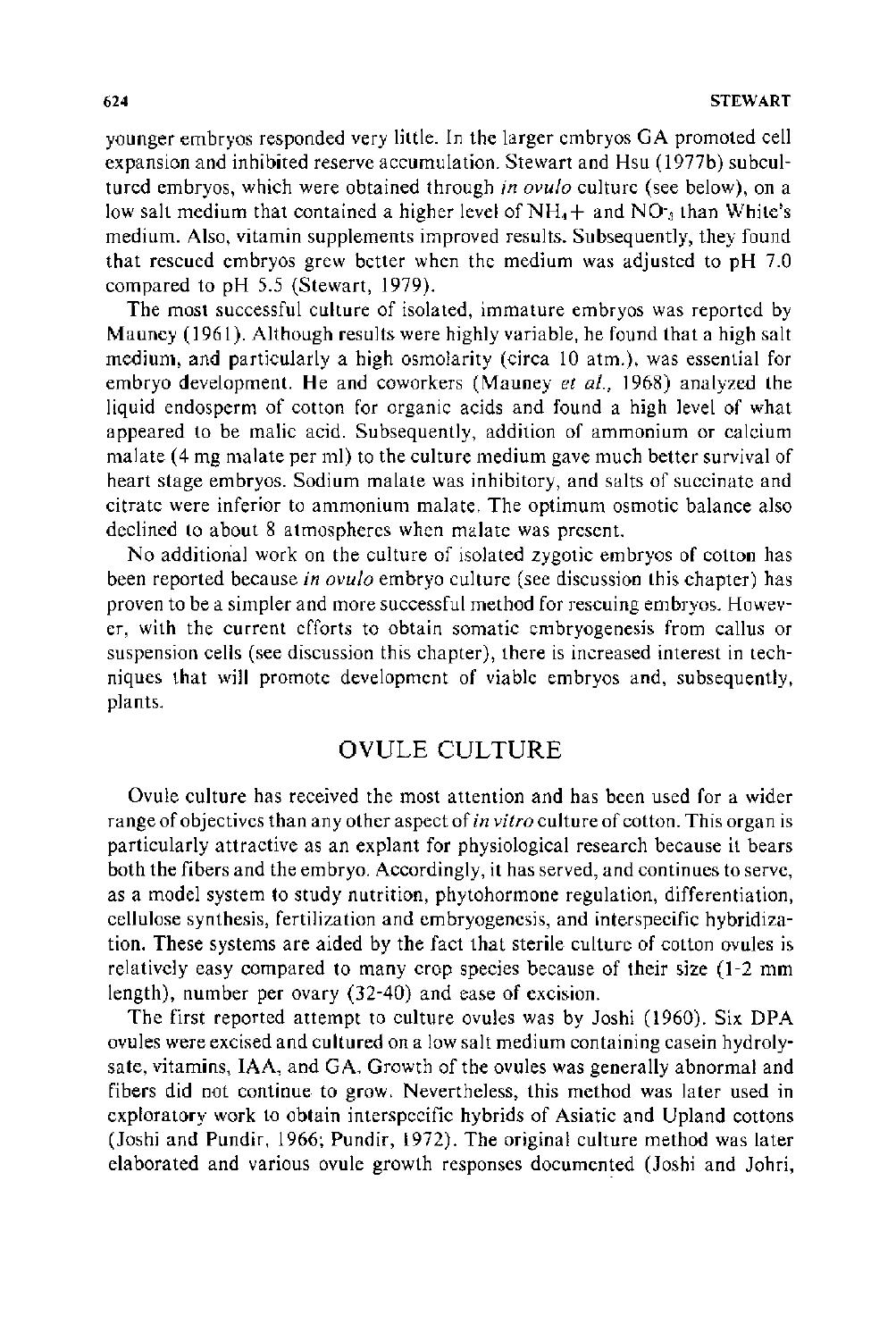#### ORGAN AND TISSUE CULTURE **625** 625

1972). A few complete but small embryos were obtained in this case. Their observation of polyembryony is interesting in view of the efforts to obtain regeneration from unorganized tissue (see *Regeneration* below).

Rapid progress in the culture of cotton ovules began in the early 1970's and continued through the decade. The research objectives of the period can be placed in two broad categories: (I) culture to determine the physiological and biochemical determinants of fiber and seed growth, and (2) culture to optimize *in ovulo*  embryogenesis. The two objectives are not mutually exclusive, and both areas of research have provided a much greater understanding of the physiology of seed and fiber development in cotton.

#### CULTURE FOR SEED AND FIBER DEVELOPMENT

The first mdications of a successful method of ovule culture for fiber develop· ment were preliminary reports of Beasley and coworkers (Beasle;. 1971; Beasle; and Ting. 1971; Beasley *et al.*, 1971). The essential features for success were the usc of a high salt medium [a modification of Murashigc arid Skoog, 1962 medium, (MS)] and use of liquid culture rather than agar solidified medium. The preliminary reports were followed by two classic papers (Beasley and Ting. 1973: 1974) which described the effects of phytohormones on fiber development on fertilized and unfertilized ovules. Independently, reports concerned with fibe development on cultured ovules were published by a Belgium group (DeLange and Eid, 1971; Waterkeyn *et al.*, 1975; Baert *et al.*, 1975). This group also found that MS medium was superior to media with lower mineral concentrations. The) examined the effects of auxin and GA and reached the same conclusions as Beasley and Ting ( 1971), namely, growth of fertilized ovules with their associated fibers was greatly stimulated, ifGA were added to the medium. Auxin was much less stimulatory. If the ovules were not fertilized. auxin was a requirement for fiber growth. Beasley and Ting ( 1973, 1974) found that kinetin slightly inhibited growth of fertilized ovules and fibtrs but stimulated unfertilized ovule growth. In this latter case the unfertilized ovules did not produce fibers. ABA was inhibitory in either case.

More detailed discussions on the role of phytohormones in fiber development are found in Chapters 23 and 25. Details concerning the culture system and subsequent observations by Beasley and coworkers may be found in three reviews (Beasley, 1974; Beasley *et a!.,* 1974; Beasley, 1977b).

The culture system developed by Beasley became the standard procedure from which a number of additional physiological studies were launched. For example, growth of fibers on unfertilized ovules in culture was found to depend not only upon IAA but also upon temperature (Beasley, 1977a). Below 34C many ovules did not produce fibers even though they enlarged. If  $NH<sub>4</sub>$  were included in the medium, more ovules produced fibers at temperatures below 28-32C than when the cation was absent. Birnbaum *eta/.* (1974) showed that boron was essential for normal growth of ovules with their associated fibers. When boron was absent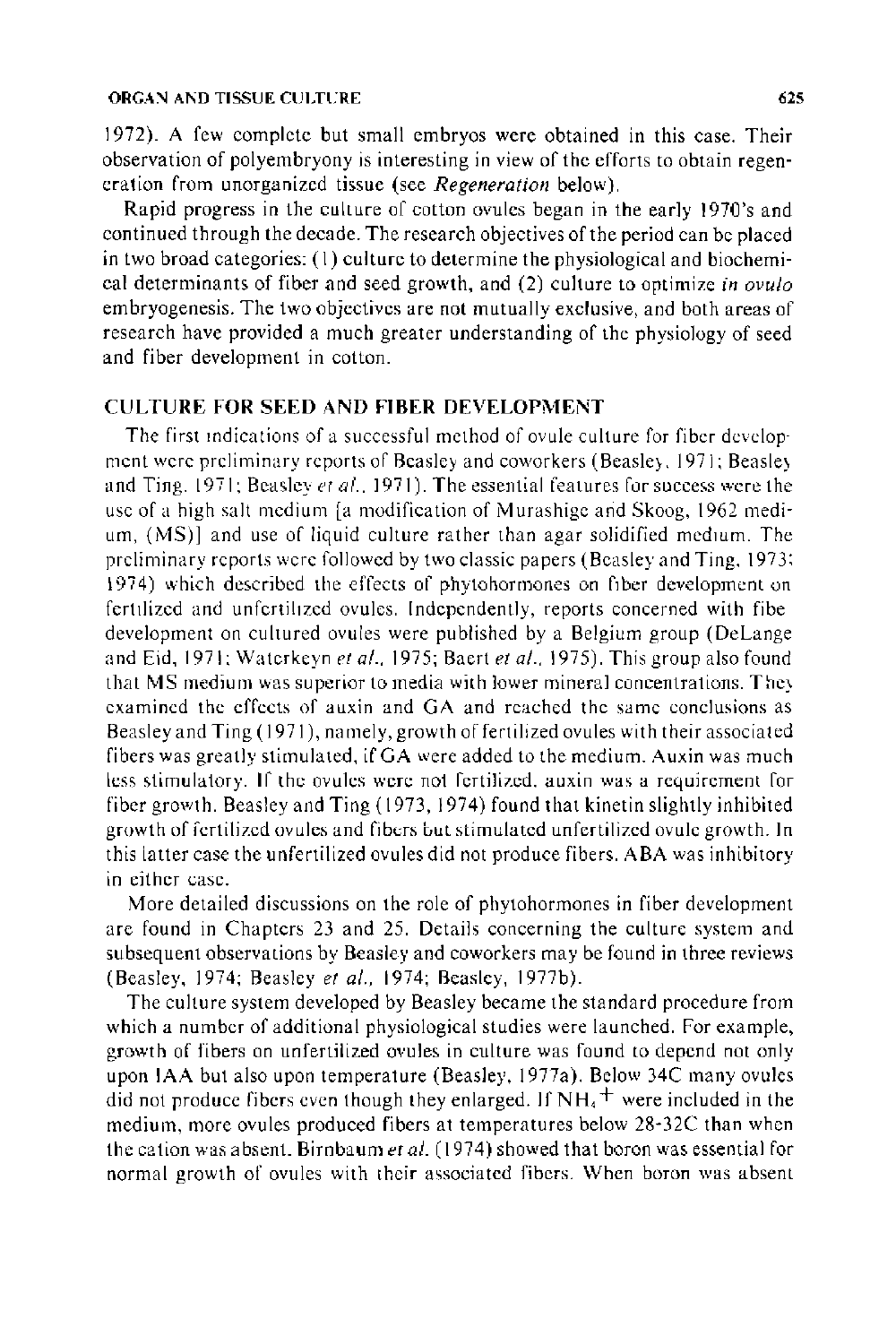from the medium, fibers were not produced and the ovules formed extensive callus. The influence of ethylene on cultured ovules was reported by Hsu and Stewa1t (1976). Ethylene supplied as 2-chloroethylphosphonic acid inhibited normal growth of the ovule but promoted callus growth from the micropylar end of the ovule. A synergistic production of callus from the entire ovule resulted if GA were in the medium, but lAA tended to suppress the callus growth (Stewart and Hsu, 1977a). The tendency for ovules cultured for more than 2-3 weeks to form callus even in the absence of exogenous ethylene was used by Hsu and Stewart (1979) to generate callus cultures of cotton (see below).

The ovule culture system was also used to study the enzymology of fiber development. Dhindsa *et a/.* (1975) were able to demonstrate that ovules and fibers grew better when  $CO<sub>2</sub>$  was present in the culture environment than when it was absent. Later it was demonstrated that GA stimulated phosphoenolpyruvate carboxylase and other enzymes involved in nonphotosynthetic  $CO<sub>2</sub>$  fixation (Dhindsa 1978b). Delmer and coworkers made limited use of the ovule culture system to examine glucan synthesis in fibers (Delmer *et al.,* 1977; Meinert and Delmer, 1977; Maltby *et al.*, 1979). Additional discussion on these reports as they relate to fiber development may be found in Chapter 23.

#### *IN OVULO* **EMBRYO** CULTURE

The second general objective for culturing ovules is to obtain embryogenesis in a controlled environment. The major impetus to develop a suitable culture system has been to overcome the interspecific incompatibility that occurs between many of the *Gossypium* species. The barriers were of major significance since these prevented hybridization of the diploid Asiatic cottons with the tetraploid American cottons. Weaver (1958) showed that the incompatibility resulted from premature degeneration of the endosperm so that the embryo starved. In those hybrid crosses where incompatibility is due to failure of the endosperm to development, one might expect ovule culture to be most successful.

As mentioned earlier, Joshi and Johri (1972) tried to culture ovules on a low salt medium, but they had only marginal success. Eid *eta/.* ( 1973) compared four media with respect to their ability to support ovule and embryo development. The high salt medium of Murashige and Skoog ( 1962) was superior to three low salt media when ovules aged 5, 10, 15 and 20 DPA were cultured. The authors obtained normal embryos from ovules placed in culture at 10 days postanthesis. Five-day-old ovules also produced embryos that could be subcultured on MS but these grew abnormally. Stewart and Hsu ( 1977) subsequently reported a method of *in ovulo* embryo culture that had features of both the Beasley-Ting technique for fibers and the technique of Eid *eta/.* ( 1973) for embryos. With their modifications they were able to grow self-pollinated ovules from 2 DPA (zygote stage) to maturity (germination). The basic culture techniques were those elaborated by Beasley (1974), and the medium (BT) contained the phytohormones recommended for optimum fiber growth. An essential ingredient for embryo development was the presence of ammonium ions  $(NH<sub>4</sub>+)$ . Stewart and Hsu (1977) speculated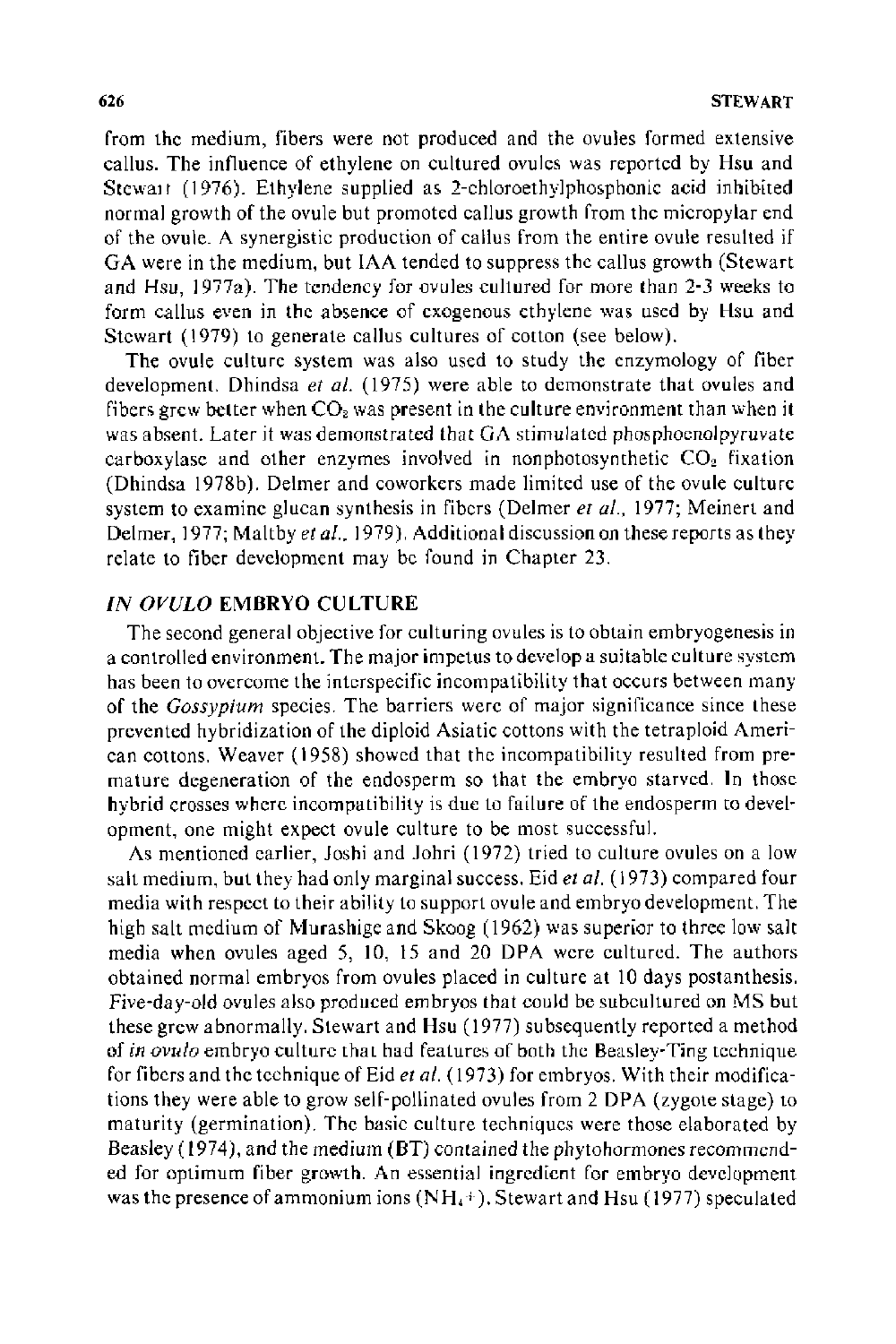#### ORGAN AND TISSUE CULTURE 627

that the high  $KNO<sub>3</sub>$  of the BT medium was necessary for early embryo growth and that the ammonium was essential for later embryo growth.

Stewart and Hsu ( 1978) used their ovule culture technique to obtain interspecific hybrids between the Asiatic diploid cottons and the American tetraploid cottons in all possible combinations. In most cases the presence of GA and kinetin in the culture medium was deleterious to recovery of hybrid plants. Consequently, they recommended that only auxin be used when culturing ovules of species other than *G. hirsutum.* Also, they found that the ovules of *G. arboreum* and *G. herbaceum* were prone to callus formation, but that this did not prevent embryogenesis. However, callus growth did cause ovules to sink in the medium, resulting in anoxia of the embryo. A filter paper bridge was constructed and placed in the culture flask to prevent this (Stewart and Hsu, 1978).

The basic *in ovulo* embryo culture technique was subsequently used to make interspecific hybrids between the four cultivated species of cotton and a wide variety of wild *Gossypium* species (Stewart, 1979, 1981 ). Many of these hybrids had not been obtained by conventional techniques of cross-fertilization.

#### *IN VITRO* **FERTILIZATION**

*In vitro* fertilization is a technique that is dependent upon an adequate procedure to culture ovules. With a system available to culture cotton ovules from anthesis to maturity, direct fertilization of the ovules should be possible. Stewart ( 1981) made a preliminary report of successful *in vitro* fertilization, but additional work has not been reported.

## TISSUE CULTURE

#### **CALLUS INDUCTION AND CULTURE**

Callus formation in cotton was first reported by Beasley ( 1971) as an outgrowth from the micropylar end of ovules cultured on MS medium. The tissue did not grow well when subcultured. Results reported by Hsu and Stewart (1976) indicated that the callus from the micropylar end of ovules was induced by ethylene. In the presence of ethylene and  $GA$ , the entire outer integument of the cultured ovules formed callus (Stewart and Hsu, 1977a). The callus from these cultures, although extensive, was not subcultured.

Schenk and Hildebrandt (1972)[SH] included cotton as one of the many species they used to develop their medium. In that case callus was derived from mesocotyl explants cultured with  $0.5 \text{ mg}/12.4$ -dichlorophenoxyacetic acid  $(2.4$ -D), 2 mg/1 p-chlorophenoxyacetic acid (p-CPA), and 0.1 mg/1 kinetin (K) with sucrose and the SH salts. Davis *eta/.* ( 1974) were the first to specifically examine the induction of callus from cotton (cotyledon tissue). Since that time numerous reports have appeared concerning the induction and maintenance of callus from various cotton tissues and species (Sandstedt, 1975; Rami and Bhojwani, 1976; Katterman *et a/.,* 1977; Smith *et a/.,* 1977; Price *et a/.,* 1977).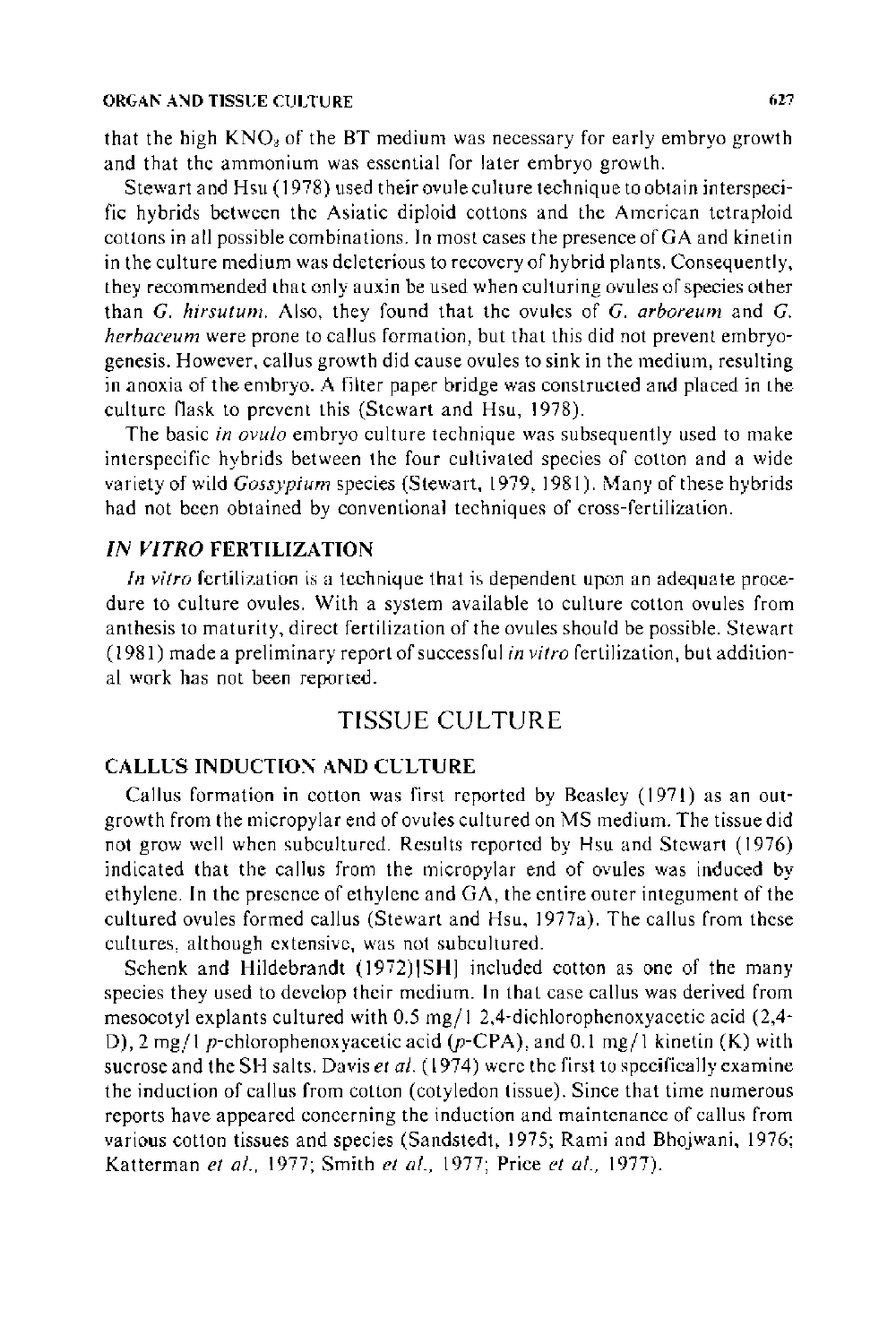The hormonal regimes and media adjuvants used to induce callus growth varied widely among investigators. In all cases either IAA or a synthetic auxin was used, but the concentration ranged from 0.1 mg/1 2,4-D (Davis *et al.*, 1974) to 17 mg/1 NAA (Katterman *et a!.,* 1977). Jn most reports a low level of cytokinin was included in the induction medium. Myoinositol was I 00 *mgj* I in all reports except Davis *et al.* (1974) who reduced the level to 5 mg/1. Most media formulations called for glucose rather than sucrose to decrease the amount of pigment production by the tissue (Sandstedt, 1975; Katterman *eta!.,* 1977; Smith *eta/.,* 1977). In other efforts to reduce pigment in the cultures, Davis *eta!.* ( 1974) added ascorbic acid, and Katterman *eta/.* ( 1977) added dithiothreitol. Apparently a chemically reducing environment inhibits the formation of the characteristic brown pigmentation that is a common feature of cotton tissue cultures.

In some cases the medium that supported optimum callus induction did not support optimum callus growth on subculture. Price *eta!.* ( 1977) induced callus from six species of *Gossypium* with 2 *mgj* 1 IAA and 1 mg/ I kinetin, but they found that the best conditions for subculture varied with the species. In most cases the cytokinin, 2iP, and the auxin, NAA, at species specific concentrations gave good callus growth and maintenance over many subcultures. Smith *eta!.* ( 1977) found that NAA and benzyladenine at 2 mg/1 and 1 mg/1, respectively, gave good subculture growth after induction with IAA and kinetin.

From the foregoing it is obvious that a standard method for induction and maintenance of cotton callus has not been established. However, only a few criteria seem essential for callus induction. Namely, a high salt medium such as SH or MS and an auxin source such as IAA, NAA or 2,4-D. Cytokinins are beneficial but may or may not be essential. Use of glucose reduces tissue browning, or, if sucrose is used, a reducing agent can be included in the medium for that purpose. Different cotton species have different requirements for optimum hormone levels. In fact, genotypes within *G. hirsutum* respond differently to regimes designed to induce callus growth (Umbeck and Stewart, unpublished data; Fischer, personal communication).

## SUSPENSION CELL CULTURE

Culture of cotton cells in suspension has been a natural outgrowth of callus culture and has been of more general use than callus. Davis *eta!.,* (1974) first reported suspension cultures of cotton as an appendum to their paper. The successful culture in suspension of cells derived from anthers was accomplished by Barrow *eta!.* (1978). Other reports of *G. hirsutum* cell suspension cultures for specific applications will be discussed below. *G. klotzschianum* (Price and Smith, 1979) and *G. arboreum* (Hsu and Stewart, 1979; unpublished data) cells also have been grown in liquid culture. Generally, media that supported actively growing friable callus on agar also supported cell growth in liquid when agitated for aeration.

Cotton suspension cultures have been used effectively for specific purposes. Frear and Swanson (1975) examined the metabolism of cisanilide, an experimen-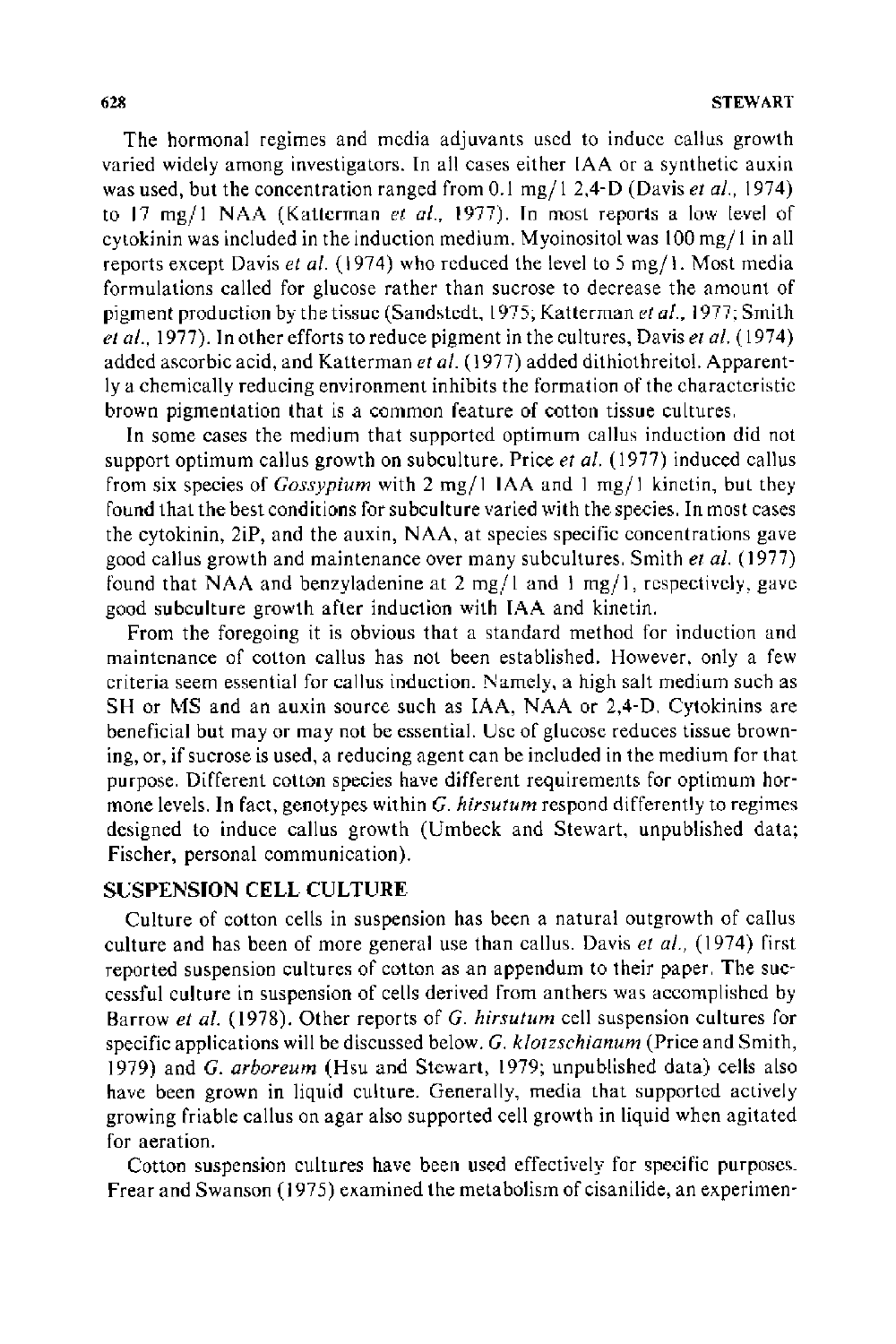#### ORGAN AND TISSUE CULTURE 629

tal herbicide. Ruyack *et al.* ( 1979) developed both callus and suspension cultures from bacterial blight resistant and susceptible cottons. The cultures responded to the pathogen challenge in the same manner as the source plant; thus, they could be used in place of intact plants to study the mechanisms of resistance. The susceptible culture was subsequently used to examine induction of  $\beta$ -galactosidase activity (Mitchell et al., 1980).

Cultures high and low in gossypol production were developed by Heinstein ( 1981) to examine the biosynthetic reactions leading to gossypol. Rapidly growing light or white cultures had very little gossypol while dark brown cultures were high in gossypol. There was an inverse relation between growth rate and gossypol synthesis.

#### **ANTHER AND MICROSPORE CULTURE**

Cell cultures derived from microspores are particularly useful in generating large numbers of haploid plants, if regeneration can be accomplished. A preliminary report by Barrow ( 1977) was the first indication of success in establishing anther-derived callus cultures from upland cotton. Subsequently, Barrow *et a/.*  (1978) reported in detail the initiation of callus from anthers of both *G. hirsutum*  and *G. barbadense.* Cell suspension cultures were produced from the *G. hirsutum*  callus. Most of the cultures were diploid, but approximately 3 percent contained haploid cells. Haploid cells were found to grow more rapidly than diploid cells in culture. Baluch ( 1979) also reported callus from anthers of *G. hirsutum* and certain interspecific hybrids. He stated that "the callus seemed to be of microspore origin", but no evidence was presented. No one has obtained plant regeneration from anther-derived callus.

Barrow (personal communication) attempted to establish a medium in which cotton microspores would survive. From that effort a number of essential features are evident. Most importantly, the pH must be above 6.5, with 7.0 being optimal. A high level of  $K<sub>+</sub>$ , such as is found in MS, is beneficial, but  $NH<sub>4</sub>$  + and Ca + are toxic and tolerated only at very low concentration. Other constituents frequently used in media are more or less neutral and are tolerated at standard media concentrations. Long term survival of the microspores requires glucose as the carbohydrate source, but ribose may be helpful also. While microspores survive with the medium adjustments described, cell division has not been observed, even under the influence of various auxins and cytokinins (Barrow, personal communication.)

#### **PROTOPLASTS**

The potential for using plant protoplasts for somatic cell hybridization and other genetic engineering techniques has stimulated interest in using the technology for crop improvement. Beasley *et al.* (1975) were the first to indicate the possibility of obtaining protoplast from cotton ovules, but their preliminary work was not carried further. A specific effort to obtain cotton protoplasts was reported by Bhojwani *eta!.* (1977). The source of material used in that case was a callus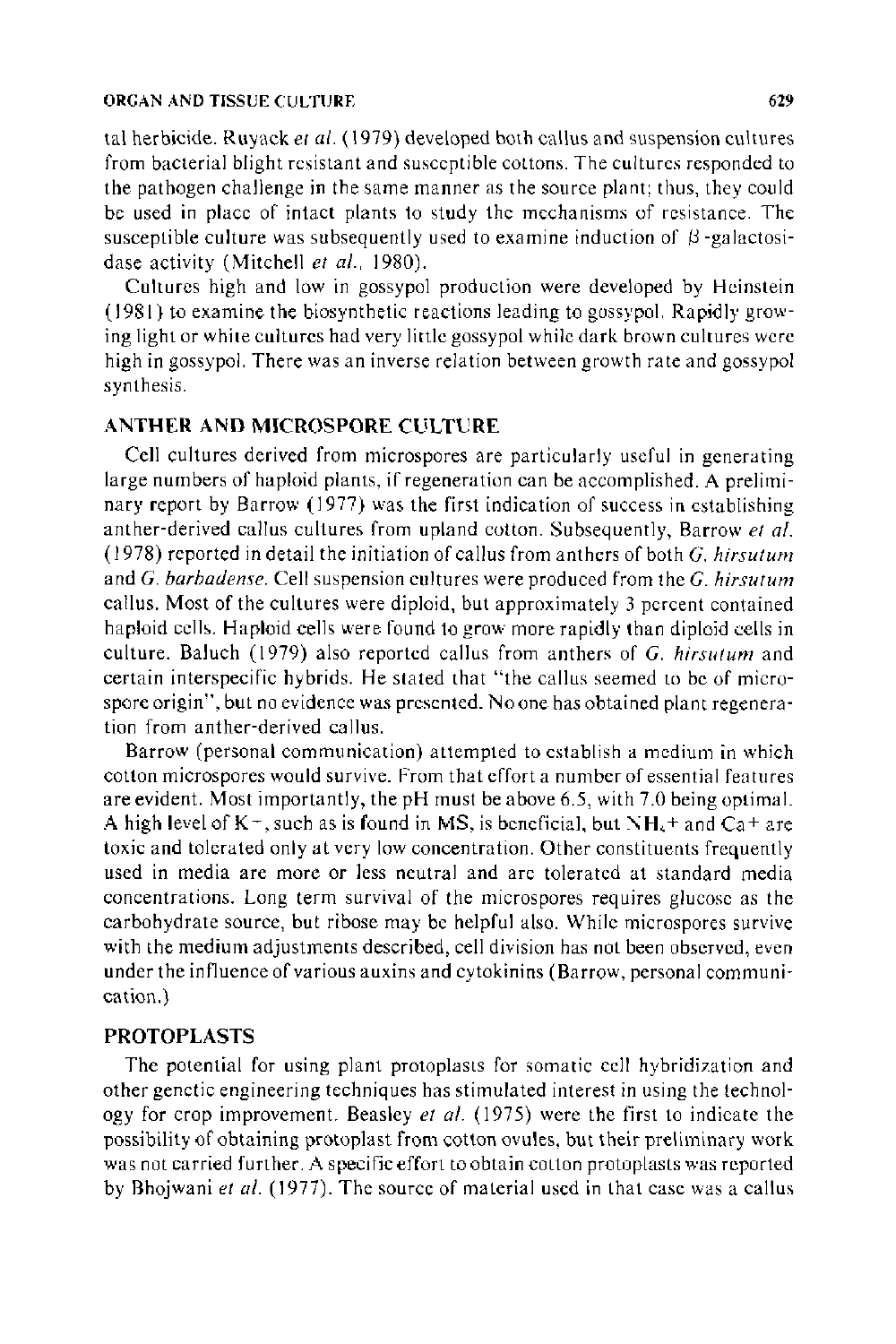derived from hypocotyl tissue. A mixture of three enzymes with 11 percent mannitol and inorganic salts was used to remove cell walls. Survival of the protoplasts required a temperature above 25C and the presence of ammonium nitrate and calcium chloride in the medium. Cell wall regeneration occurred, but only about 1-2 percent of the protoplasts were competent to form small colonies of cells. Large callus was not obtained. Khasanov and Butenko ( 1979) succeeded in isolating protoplasts from cotyledons and leaves, but again, only small colonies could be obtained from surviving protoplasts. They reported that galactose aided in the regeneration of cell wall. Finer and Smith ( 1982) isolated and cultured protoplasts from *G. klotszschianum,* a wild relative of cotton. Small colonies of about 50 cells were obtained from surviving protoplasts, but these did not grow upon subculture.

One of the interesting developments in cotton protoplast work was that reported by Gould and coworkers (Gould and Dugger, 1982; Gould *et al.,* 1983; Gould, personal communication). Protoplasts were isolated from the epidermal layer of ovules on the day of anthesis. Many of these doubtlessly were fiber initials that could be used for additional research into differentiation. They were also able to isolate subprotoplasts from 14 day-old fiber cells of ovules grown in the culture system of Beasley and Ting ( 1974). Most of these subprotoplasts were anucleate but were capable of wall synthesis, nevertheless. These isolates also hold some potential for nuclear transfer experiments.

The few reports on cotton protoplasts demonstrate that they can be obtained by more or less standard techniques. On the other hand, adequate techniques are yet to be reported for returning the protoplasts to actively growing cell suspension cultures or calli. A number of commercial companies are actively working with cotton cultures, so it is possible that techniques have been developed that are not in the public domain.

#### **REGENERATION OF PLANTS**

One goal in most tissue culture research is to induce cells that have proliferated in an unorganized manner to undergo either embryogenesis or organogenesis so that intact plants are obtained. Until recently this had been a seemingly difficult task in cotton. Root regeneration apparently occurs rather frequently (Sandstedt, 1975; Rani and Bhojwani, 1976; Katterman *et al.,* 1977; Smith *et al.,* 1977; Smith and Price, 1978). Price and Smith ( 1979) reported somatic embryogenesis in suspension cultures of *Gossypium klotzschianum.* Although the cultures were highly embryogenic after recurrent embryogenic callus selection, the embryoids that developed rarely continued development into a complete plant. The first report for efficient and repeatable regeneration of cotton (G. *hirsutum)* plants from callus was that of Davidonis and Hamilton ( 1983 ). Their report highlights a significant feature. As in other species, selection of specific types of callus was necessary; namely, repetitive selection of embryogenic callus from non-embryogenic callus. The addition of GA to the medium in order to promote leaf (shoot?) development may also be a factor. Other conditions were those commonly used in